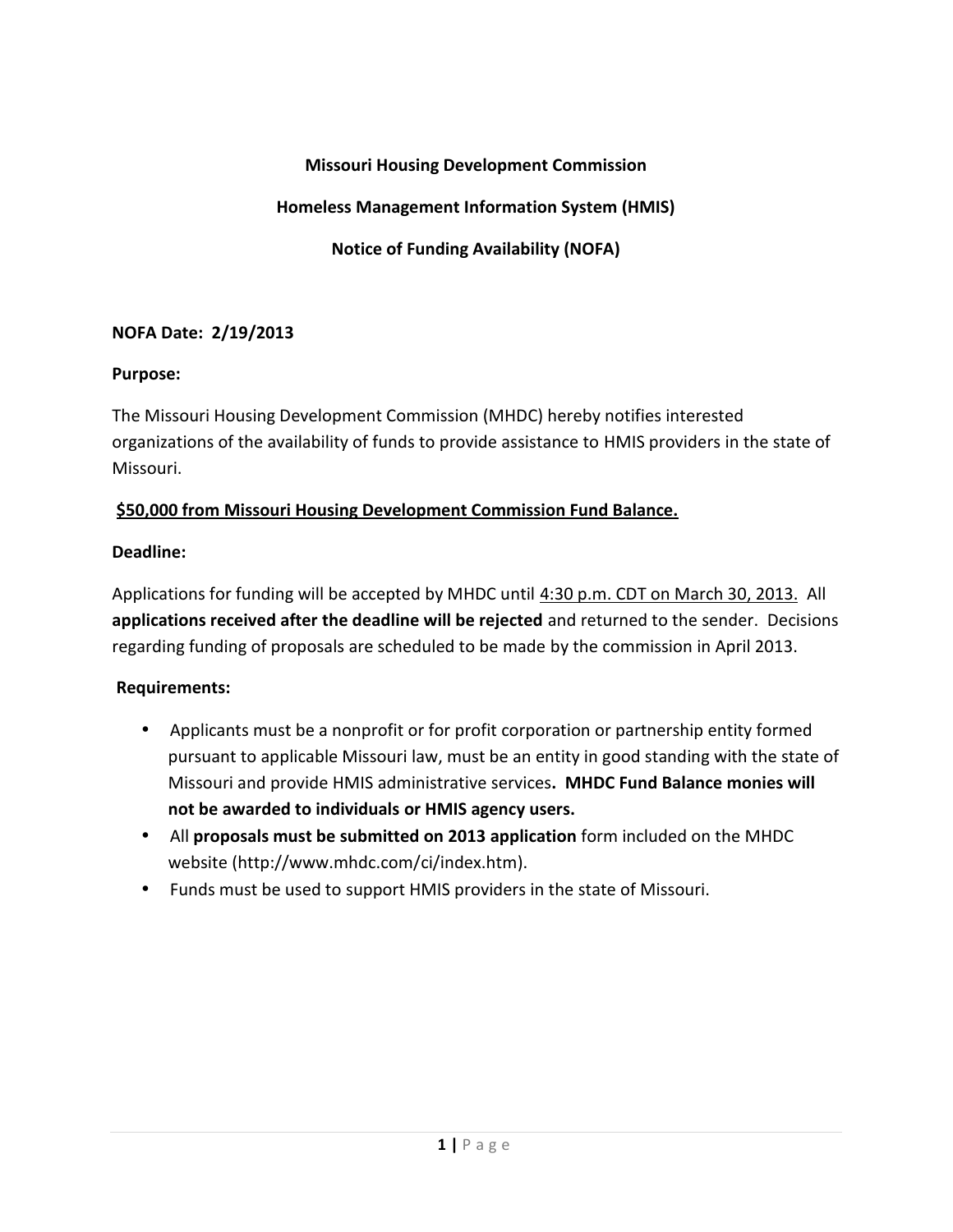## **Homeless Management Information System (HMIS)**

## **Historical Information:**

A Homeless Management Information System (HMIS) is a software application designed to record and store client-level information on the characteristics and service needs of homeless persons. A HMIS is typically a web-based software application that homeless assistance providers use to coordinate care, manage their operations, and better serve their clients.

HMIS implementations can encompass geographic areas ranging from a single county to an entire state. A HMIS knits together homeless assistance providers within a community and creates a more coordinated and effective housing and service delivery system.

The United States Department of Housing and Urban Development (HUD) and other planners and policymakers at the federal, state and local levels use aggregate HMIS data to obtain better information about the extent and nature of homelessness over time. Specifically, a HMIS can be used to produce an unduplicated count of homeless persons, understand patterns of service use, and measure the effectiveness of homeless programs.

Homeless Management Information Systems were first developed in the late 1990s in response to a mandate by Congress requiring States to collect this data as a condition of receiving federal money from HUD to serve homeless populations. The impetus behind this mandate was to reduce and eventually solve homelessness, a problem which could never be solved if it was not understood and if progress toward that goal was not tracked.

#### **In Missouri:**

In Missouri, several HMIS providers support the Homeless Assistance Programs. Missouri Housing Development Commission (MHDC) depends on these providers to support the data for the Missouri Housing Trust Fund, Housing First Program, Emergency Solution Grant and the bi annual Homeless Study.

*Contributors to Program Success include the following:*

- Access to homeless data
- Client driven services
- Collaboration at local continuum level and statewide level
- Commitment to provide data on a timely basis
- Continued effort to include agency data

#### *HMIS Providers will:*

- Provide homeless data to MHDC in a timely basis
- 
- Work with homeless provider agencies to gather accurate data<br>• Collaborate with local continua and attend housing meetings on a regul<br>• 2 | P a g e Collaborate with local continua and attend housing meetings on a regular basis